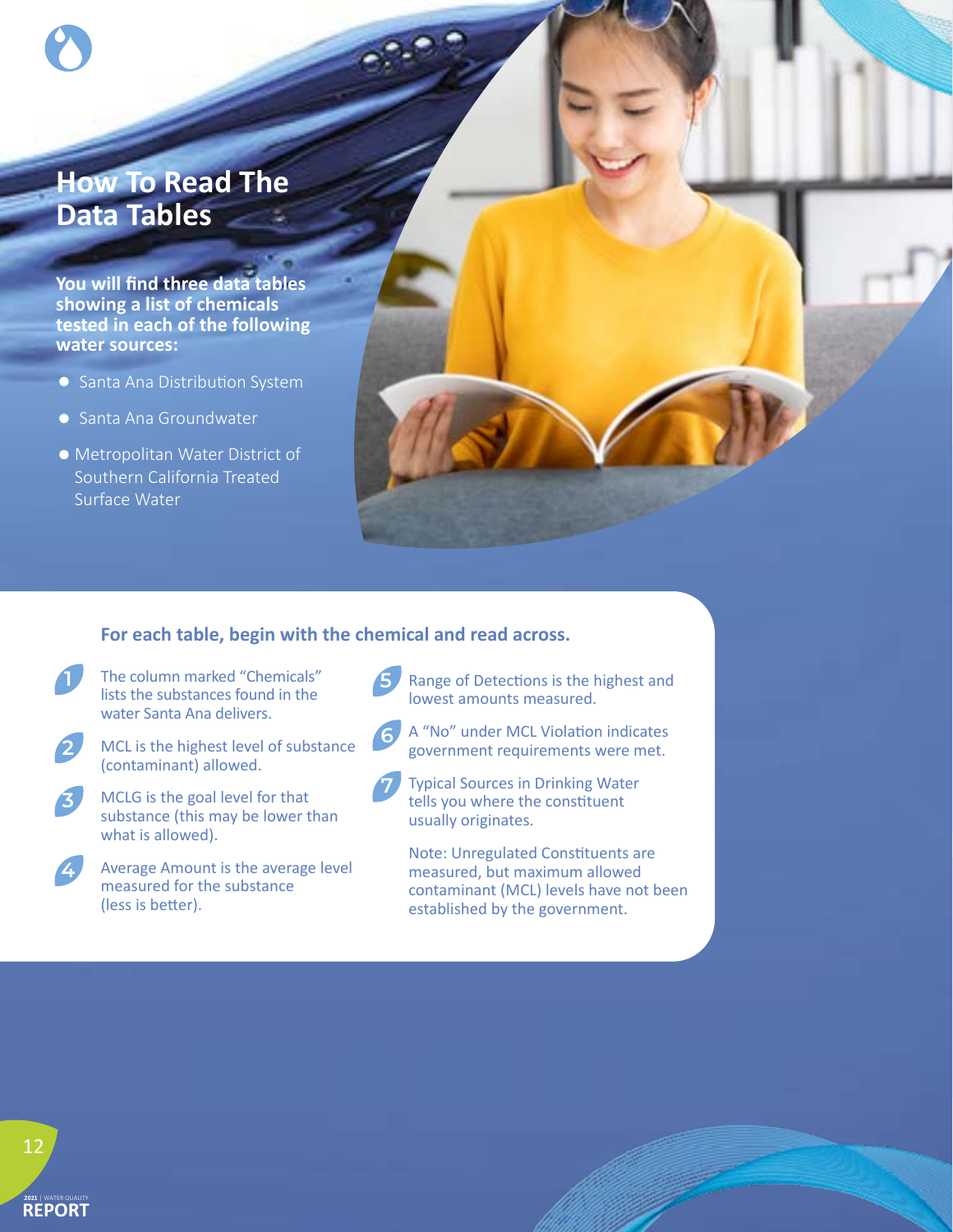## **Glossary**

## **Terms & Abbreviations**

#### **Chemicals**

Components or elements found in drinking water.

### **Maximum Contaminant Level (MCL)**

The highest level of a contaminant that is allowed in drinking water. Primary MCLs are set as close to the PHGs (or MCLGs) as is economically and technologically feasible. Secondary MCLs are set to protect the odor, taste, and appearance of drinking water.

### **Maximum Contaminant Level Goal (MCLG)**

The level of a contaminant in drinking water below which there is no known or expected risk to health. MCLGs are set by the U.S. EPA.

### **Maximum Residual Disinfectant Level (MRDL)**

The highest level of a disinfectant allowed in drinking water. There is convincing evidence that addition of a disinfectant is necessary for control of microbial contaminants.

### **Maximum Residual Disinfectant Level Goal (MRDLG)**

The level of a drinking water disinfectant below which there is no known or expected risk to health. MRDLGs do not reflect the benefits of the use of disinfectants to control microbial contaminants.

### **Primary Drinking Water Standard (PDWS)**

The MCLs and MRDLs for contaminants that affect health along with their monitoring and reporting requirements, and water treatment requirements.

### **Public Health Goal (PHG)**

The level of a contaminant in drinking water below which there is no known or expected risk to health. PHGs are set by the Cal/EPA.

### **Regulatory Action Level**

The concentration of a contaminant, which, if exceeded, triggers treatment or other requirements that a water system must follow.

### **Treatment Technique (TT)**

A required process intended to reduce the level of contaminants in drinking water that are difficult and sometimes impossible to measure directly.

### **Variances and Exemptions**

Permissions from the State Water Board to exceed an MCL or not comply with a treatment technique under certain conditions.

## **Measurements**

Santa Ana conducts extensive sampling and testing to ensure your water meets all water quality standards. In 2021, we collected 16,774 samples for contaminants at various sampling points in our water system; all of which were below state and federal maximum allowable levels.

Contaminants are measured in:

**Parts per million (ppm)** or milligrams per liter (mg/L)

**Parts per billion (ppb)** or micrograms per liter (μg/L)

**Parts per trillion (ppt)** or nanograms per liter (ng/L)

**PicoCuries per liter (pCi/L)** A measurement of radioactivity in water.

**Micromhos per centimeter (umho/cm)** A measurement for conductivity of water.

#### **Grains per gallon (grains/gal)**

A measurement of water hardness often used for sizing household water softeners. One grain per gallon is equal to 17.1 mg/L of hardness.

#### **Nephelometric Turbidity Units (NTU)**

A measurement of the clarity of water. Turbidity in excess of 5 NTU is noticeable to the average person.

### **Additional Abbreviations**

| ΑL | $=$      | Regulatory Action Level |
|----|----------|-------------------------|
| ΝA | $\equiv$ | Not Applicable          |
| ND | $=$      | Not Detected            |
| ΝL | $=$      | Notification Level      |

**SMCL** = Secondary MCL



## **1 part per trillion (ppt) =**

A single drop of water in **20** Olympic-sized swimming pools!

> 13 **2021** | WATER QUALITY

**REPORT**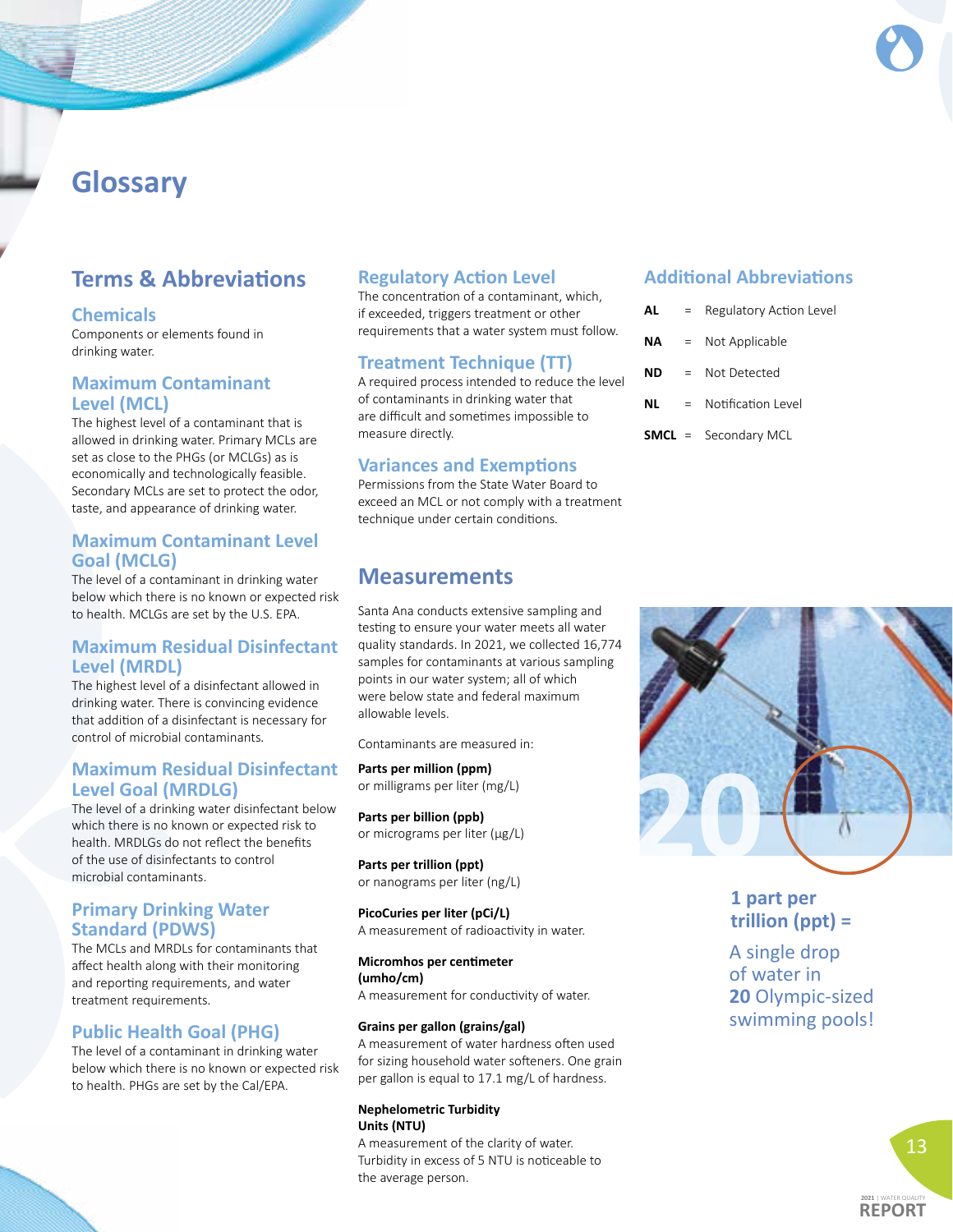# **2021 Water Quality Tables**

## **2021 CITY OF SANTA ANA DISTRIBUTION SYSTEM'S WATER QUALITY**



Twelve locations in the distribution system are tested quarterly for total trihalomethanes and haloacetic acids. Fifty locations are tested monthly for color, odor and turbidity. Color was not detected in 2021.

MRDL = Maximum Residual Disinfectant Level; MRDLG = Maximum Residual Disinfectant Level Goal; < = detected but average is less than the reporting limit; ntu = nephelometric turbidity unit; ND = not detected.

\*Chemical is regulated by a secondary standard to maintain aesthetic qualities (color, odor, and taste). **of Detecons in Violaon**

| <b>Microbiological</b> | MCL | MCLG | Highest Number<br><b>Lof Detections</b> | No. of Months<br>in Violation | l Tvpical Source of Bacteria <b>\</b> |
|------------------------|-----|------|-----------------------------------------|-------------------------------|---------------------------------------|
| E.coli                 |     |      |                                         |                               | Human and Animal Fecal Waste          |

(a) Routine and repeat samples are total coliform-positive and either is E. coli-positive or system fails to take repeat samples following E. coli-positive routine sample or system fails to analyze total coliform-positive repeat sample for E. coli.

## **LEAD AND COPPER ACTION LEVELS AT RESIDENTIAL TAPS**

| <b>Chemical</b>            | <b>Action Level</b><br>(AL) | <b>Public</b><br><b>Health Goal</b> | <b>90th Percentile</b><br><b>Value</b> | <b>Sites Exceeding AL /</b><br><b>Number of Sites</b> | <b>Violation?</b> | <b>Typical Source of Chemical</b>                                                                                                   |
|----------------------------|-----------------------------|-------------------------------------|----------------------------------------|-------------------------------------------------------|-------------------|-------------------------------------------------------------------------------------------------------------------------------------|
| Lead (ppb)                 |                             | 0.2                                 | ND.                                    | 0/123                                                 | No                | Internal Corrosion of Household Water Plumbing<br>Systems; Discharges from Industrial<br>Manufacturers; Erosion of Natural Deposits |
| $\Box$ Copper (ppm) $\Box$ | 1.3                         | 0.3                                 | 0.16                                   | 0/123                                                 | No                | Internal Corrosion of Household Water Plumbing<br>Systems; Discharges from Industrial<br>Manufacturers; Erosion of Natural Deposits |

In 2021, 123 residences were tested for lead and copper at-the-tap. Lead was detected in 4 samples, none of which exceeded the AL for lead. Copper was detected in 98 samples, none of which exceeded the AL for copper. A regulatory action level is the concentration of a contaminant which, if exceeded, triggers treatment or other requirements that a water system must follow. In 2021, no school submitted a request to be sampled for lead.

## **UNREGULATED CHEMICALS REQUIRING MONITORING IN THE DISTRIBUTION SYSTEM**

| <b>Chemical</b>                | <b>Notification</b><br><b>Level</b> | <b>PHG</b>  | Average<br><b>Amount</b> | <b>Range of</b><br><b>Detections</b> | <b>Most Recent</b><br><b>Sampling Date</b> |
|--------------------------------|-------------------------------------|-------------|--------------------------|--------------------------------------|--------------------------------------------|
| Bromochloroacetic acid (ppb)   | <b>NA</b>                           | <b>NA</b>   | 0.94                     | ND - 3.9                             | 2020                                       |
| Bromodichloroacetic acid (ppb) | <b>NA</b>                           | <b>NA</b>   | 0.68                     | $ND - 2.1$                           | 2020                                       |
| Chlorodibromoacetic acid (ppb) | <b>NA</b>                           | <b>NA</b>   | 0.47                     | $ND - 1.4$                           | 2020                                       |
| Dibromoacetic acid (ppb)       | <b>NA</b>                           | <b>NA</b>   | 0.88                     | $ND - 2.6$                           | 2020                                       |
| Dichloroacetic acid (ppb)      | <b>NA</b>                           | $MCLG = 0$  | 1.2                      | $ND - 6.1$                           | 2020                                       |
| Monobromoacetic acid (ppb)     | <b>NA</b>                           | <b>NA</b>   | 0.1                      | $ND - 0.6$                           | 2020                                       |
| Trichloroacetic acid (ppb)     | <b>NA</b>                           | $MCLG = 20$ | 0.7                      | $ND - 2.5$                           | 2020                                       |

 \*\* Total chromium is regulated with an MCL of 50 ppb but was not detected, based on the detection limit for purposes of reporting of 10 ppb. Total chromium was included as part of the unregulated chemicals requiring monitoring.

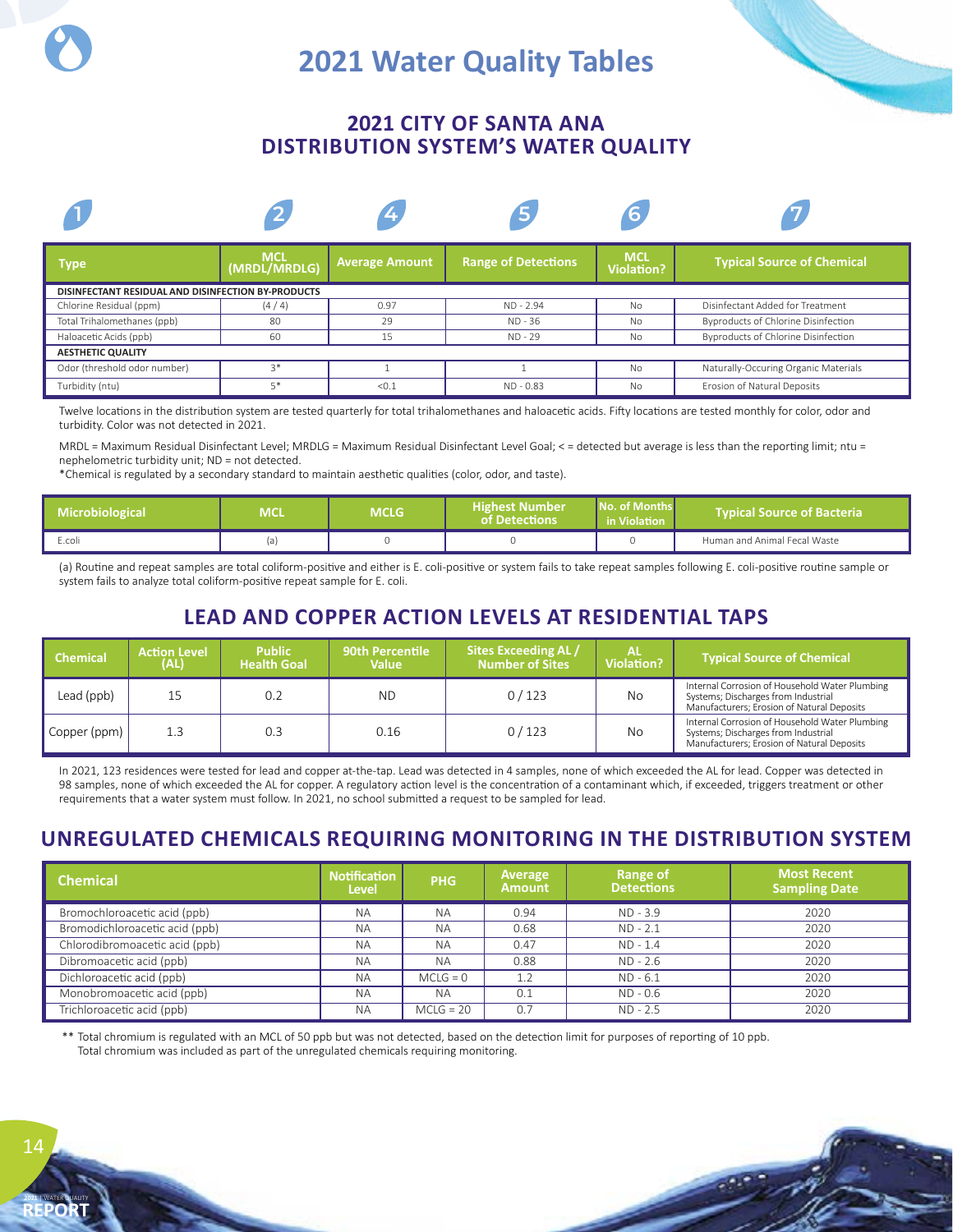# **2021 Water Quality Tables**

## **2021 CITY OF SANTA ANA GROUNDWATER QUALITY**

|                                      |                |                      |                                 | 5                             | $6\overline{6}$                 |                                            |                                                                                                                   |  |  |
|--------------------------------------|----------------|----------------------|---------------------------------|-------------------------------|---------------------------------|--------------------------------------------|-------------------------------------------------------------------------------------------------------------------|--|--|
| Chemical                             | <b>MCL</b>     | <b>PHG</b><br>(MCLG) | <b>Average</b><br><b>Amount</b> | Range of<br><b>Detections</b> | <b>MCL</b><br><b>Violation?</b> | <b>Most Recent</b><br><b>Sampling Date</b> | <b>Typical Source of Chemical</b>                                                                                 |  |  |
| <b>Organic Chemicals</b>             |                |                      |                                 |                               |                                 |                                            |                                                                                                                   |  |  |
| 1,1-Dichloroethene (ppb)             | 6              | 10                   | < 0.5                           | $ND - 0.6$                    | <b>No</b>                       | 2021                                       | Discharge from Industrial Chemical Factories                                                                      |  |  |
| <b>Radiologicals</b>                 |                |                      |                                 |                               |                                 |                                            |                                                                                                                   |  |  |
| Uranium (pCi/l)                      | 20             | 0.43                 | 2.6                             | $ND - 5.8$                    | <b>No</b>                       | 2021                                       | Erosion of Natural Deposits                                                                                       |  |  |
| <b>Inorganic Chemicals</b>           |                |                      |                                 |                               |                                 |                                            |                                                                                                                   |  |  |
| Arsenic (ppB)                        | 10             | 0.004                | < 2                             | $ND - 2.2$                    | <b>No</b>                       | 2021                                       | Erosion of Natural Deposits                                                                                       |  |  |
| Barium (ppm)                         | $\mathbf{1}$   | 2                    | < 0.1                           | $ND - 0.14$                   | <b>No</b>                       | 2021                                       | Erosion of Natural Deposits                                                                                       |  |  |
| Fluoride (ppm)                       | $\overline{2}$ | $\mathbf{1}$         | 0.35                            | $0.21 - 0.45$                 | <b>No</b>                       | 2021                                       | Erosion of Natural Deposits                                                                                       |  |  |
| Nitrate (ppm as N)                   | 10             | 10                   | 1.9                             | $0.42 - 4.14$                 | No                              | 2021                                       | Runoff and Leaching from Fertilizer Use;<br>Leaching from Septic Tanks and Sewage;<br>Erosion of Natural Deposits |  |  |
| Nitrate + Nitrite (ppm as N)         | 10             | 10                   | 1.9                             | $0.42 - 4.14$                 | No                              | 2021                                       | Runoff and Leaching from Fertilizer Use;<br>Leaching from Septic Tanks and Sewage;<br>Erosion of Natural Deposits |  |  |
| Perchlorate (ppb)                    | 6              | $\mathbf{1}$         | $2$                             | $ND - 4.2$                    | <b>No</b>                       | 2021                                       | Discharge from Industrial Operations                                                                              |  |  |
| <b>Secondary Standards*</b>          |                |                      |                                 |                               |                                 |                                            |                                                                                                                   |  |  |
| Chloride (ppm)                       | $500*$         | <b>NA</b>            | 51                              | $19.9 - 107$                  | <b>No</b>                       | 2021                                       | <b>Erosion of Natural Deposits</b>                                                                                |  |  |
| Specific Conductance (umho/cm)       | 1,600*         | <b>NA</b>            | 668                             | $461 - 1,040$                 | <b>No</b>                       | 2021                                       | Substance That Forms Jons When In Water                                                                           |  |  |
| Sulfate (ppm)                        | $500*$         | <b>NA</b>            | 87.8                            | $50.9 - 123$                  | <b>No</b>                       | 2021                                       | <b>Erosion of Natural Deposits</b>                                                                                |  |  |
| Total Dissolved Solids (ppm)         | 1,000*         | <b>NA</b>            | 408                             | $258 - 635$                   | No                              | 2021                                       | Erosion of Natural Deposits                                                                                       |  |  |
| Turbidity (ntu)                      | $5*$           | <b>NA</b>            | < 0.1                           | $ND - 0.1$                    | <b>No</b>                       | 2021                                       | Soil Runoff                                                                                                       |  |  |
| <b>Unregulated Constituents</b>      |                |                      |                                 |                               |                                 |                                            |                                                                                                                   |  |  |
| Alkalinity, total (ppm as CaCO3)     | Not Regulated  | <b>NA</b>            | 170                             | 143 - 235                     | <b>NA</b>                       | 2021                                       | Erosion of Natural Deposits                                                                                       |  |  |
| Bicarbonate (ppm as HC03)            | Not Regulated  | <b>NA</b>            | 208                             | 175 - 286                     | <b>NA</b>                       | 2021                                       | Erosion of Natural Deposits                                                                                       |  |  |
| Boron (ppm)                          | $NL = 1$       | <b>NA</b>            | < 0.1                           | $ND - 0.11$                   | <b>NA</b>                       | 2021                                       | <b>Erosion of Natural Deposits</b>                                                                                |  |  |
| Calcium (ppm)                        | Not Regulated  | <b>NA</b>            | 75.5                            | $39.5 - 128$                  | <b>NA</b>                       | 2021                                       | <b>Erosion of Natural Deposits</b>                                                                                |  |  |
| Hardness, total (grains/gal)         | Not Regulated  | <b>NA</b>            | 14                              | $7.7 - 24$                    | <b>NA</b>                       | 2021                                       | Erosion of Natural Deposits                                                                                       |  |  |
| Hardness, total (ppm as CaCO3)       | Not Regulated  | <b>NA</b>            | 247                             | $132 - 410$                   | <b>NA</b>                       | 2021                                       | <b>Erosion of Natural Deposits</b>                                                                                |  |  |
| Magnesium (ppm)                      | Not Regulated  | <b>NA</b>            | 14.1                            | $8 - 22.4$                    | <b>NA</b>                       | 2021                                       | Erosion of Natural Deposits                                                                                       |  |  |
| Perfluoro hexane sulfonic acid (ppt) | Not Regulated  | <b>NA</b>            | $<$ 4                           | $ND - 4.9$                    | <b>NA</b>                       | 2021                                       | Industrial Discharge                                                                                              |  |  |
| Perfluoro octane sulfonic acid (ppt) | $NL = 6.5$     | <b>NA</b>            | $\leq 4$                        | $ND - 4.9$                    | <b>NA</b>                       | 2021                                       | Industrial Discharge                                                                                              |  |  |
| Perfluoro octanoic acid (ppt)        | $NL = 5.1$     | <b>NA</b>            | $<$ 4                           | $ND - 4$                      | <b>NA</b>                       | 2021                                       | Industrial Discharge                                                                                              |  |  |
| pH (pH units)                        | Not Regulated  | <b>NA</b>            | 7.8                             | $7.5 - 8.1$                   | <b>NA</b>                       | 2021                                       | Acidity, Hydrogen Ions                                                                                            |  |  |
| Potassium (ppm)                      | Not Regulated  | <b>NA</b>            | 2.3                             | $1.4 - 3.4$                   | <b>NA</b>                       | 2021                                       | Erosion of Natural Deposits                                                                                       |  |  |
| Sodium (ppm)                         | Not Regulated  | <b>NA</b>            | 44.5                            | $36.7 - 60.5$                 | <b>NA</b>                       | 2021                                       | Erosion of Natural Deposits                                                                                       |  |  |

\*Contaminant is regulated by a secondary standard to maintain aesthetic qualities (taste, odor, color).

## **UNREGULATED CHEMICALS REQUIRING MONITORING**

| <b>Chemical</b>                        | <b>Notification</b><br><b>Level</b> | <b>PHG</b> | Average<br><b>Amount</b> | <b>Range of Detections</b> | <b>Most Recent Sampling Date</b> |
|----------------------------------------|-------------------------------------|------------|--------------------------|----------------------------|----------------------------------|
| Bromide (ppm)                          | <b>NA</b>                           | <b>NA</b>  | 0.13                     | $0.062 - 0.298$            | 2020                             |
| Manganese (ppb) **                     | $SMCL = 50$                         | <b>NA</b>  | 0.2                      | $ND - 1$                   | 2020                             |
| Total Organic Carbon (Unfiltered((ppm) | <b>NA</b>                           | <b>NA</b>  | 0.23                     | $0.08 - 0.57$              | 2020                             |

SMCL = Secondary MCL

 \*\* Manganese is regulated with a secondary standard of 50 ppb but was not detected, based on the detection limit for purposes of reporting of 20 ppb. Manganese was included as part of the unregulated chemicals requiring monitoring.

**2021** | WATER QUALITY **REPORT**

15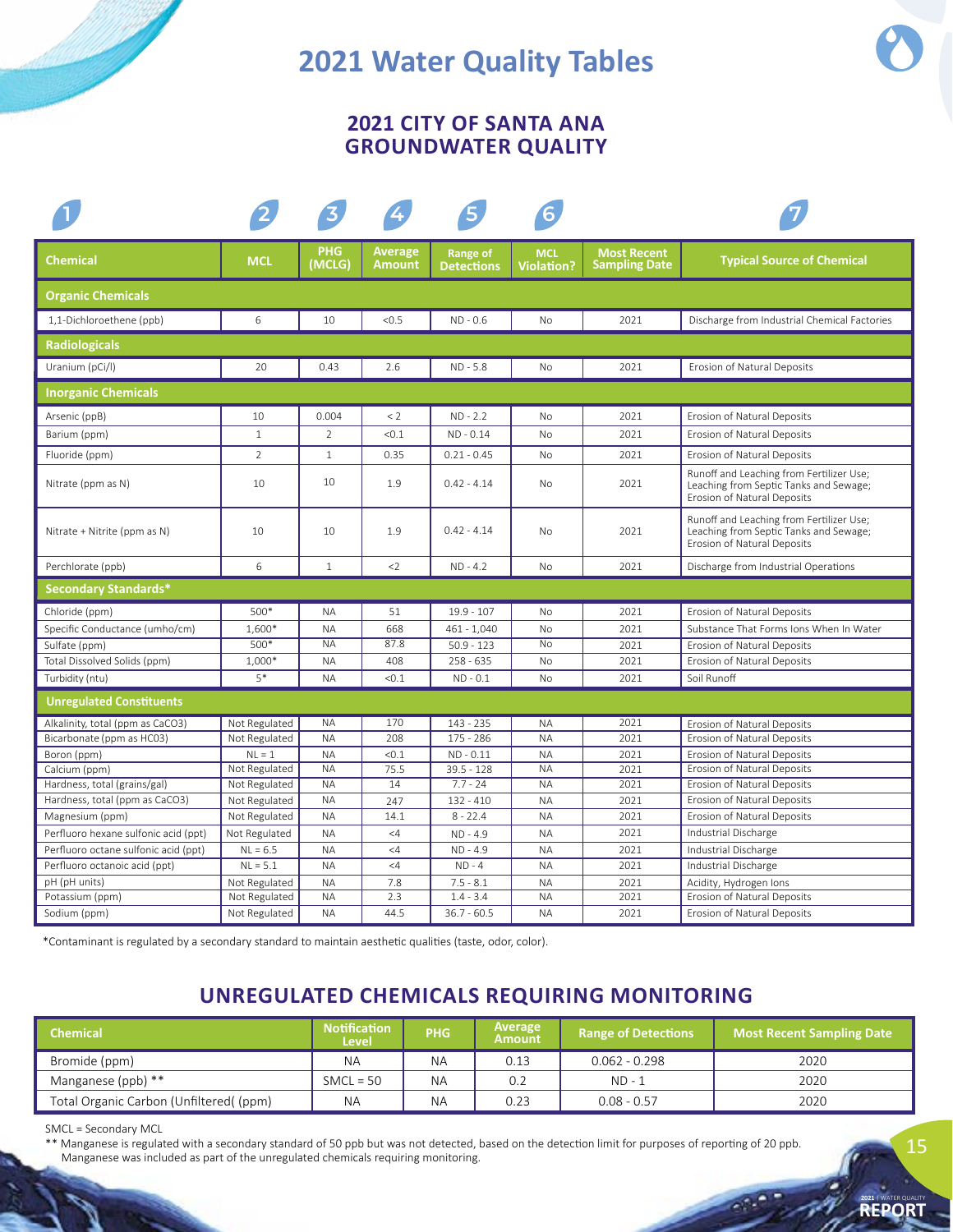# **2021 Water Quality Tables**

### **2021 METROPOLITAN WATER DISTRICT TREATED SURFACE WATER**

| <b>Constituent</b>                                                                                      | <b>MCL</b>     | PHG.<br>(MCLG) | <b>Diemer</b><br>Average             | Weymouth<br><b>Average</b> | Range of<br><b>Detections</b>                    | <b>MCL</b><br><b>Violation?</b> | <b>Typical Source in</b><br><b>Drinking Water</b> |
|---------------------------------------------------------------------------------------------------------|----------------|----------------|--------------------------------------|----------------------------|--------------------------------------------------|---------------------------------|---------------------------------------------------|
| Radiologicals - Tested in 2020 and 2021                                                                 |                |                |                                      |                            |                                                  |                                 |                                                   |
| Alpha Radiation (pCi/L)                                                                                 | 15             | (0)            | <b>ND</b>                            | <b>ND</b>                  | $ND - 3$                                         | No                              | Erosion of Natural Deposits                       |
| Beta Radiation (pCi/L)                                                                                  | 50             | (0)            | 5                                    | 5                          | 4.6                                              | <b>No</b>                       | Decay of Natural and Man-made Deposits            |
| Combined Radium (pCi/L)                                                                                 | 5              | (0)            | <b>ND</b>                            | <b>ND</b>                  | $ND - 1$                                         | No                              | Erosion of Natural Deposits                       |
| Uranium (pCi/L)                                                                                         | 20             | 0.43           | $\overline{2}$                       | $\mathcal{P}$              | $1 - 3$                                          | <b>No</b>                       | Erosion of Natural Deposits                       |
| <b>Inorganic Chemicals - Tested in 2021</b>                                                             |                |                |                                      |                            |                                                  |                                 |                                                   |
| Aluminum (ppm)                                                                                          | $\mathbf{1}$   | 0.6            | 0.141                                | 0.148                      | $ND - 0.24$                                      | No                              | Treatment Process Residue, Natural Deposits       |
| Barium (ppm)                                                                                            | $\mathbf{1}$   | $\overline{2}$ | 0.111                                | 0.11                       | $0.11 - 0.111$                                   | No                              | Refinery Discharge, Erosion of Natural Deposits   |
| Bromate (ppb)                                                                                           | 10             | 0.1            | <b>ND</b>                            | <b>ND</b>                  | $ND - 7$                                         | No                              | Byproduct of Drinking Water Ozonation             |
| Fluoride (ppm) treatment-related                                                                        | $\overline{2}$ | $\mathbf{1}$   | 0.7                                  | 0.7                        | $0.6 - 0.9$                                      | No                              | Water Additive for Dental Health                  |
| Secondary Standards - Tested in 2021                                                                    |                |                |                                      |                            |                                                  |                                 |                                                   |
| Aluminum (ppb)                                                                                          | 200*           | 600            | 141                                  | 148                        | ND - 260                                         | No                              | Treatment Process Residue, Natural Deposits       |
| Chloride (ppm)                                                                                          | 500*           | <b>NA</b>      | 96                                   | 96                         | $95 - 97$                                        | No                              | Runoff or Leaching from Natural Deposits          |
| Color (color units)                                                                                     | $15*$          | <b>NA</b>      | $\mathbf{1}$                         | $1\,$                      | $\mathbf{1}$                                     | No                              | Runoff or Leaching from Natural Deposits          |
| Odor (threshold odor number)                                                                            | $3*$           | <b>NA</b>      | $\overline{2}$                       | $\mathbf{1}$               | $1 - 2$                                          | <b>No</b>                       | Naturally-occurring Organic Materials             |
| Specific Conductance (µmho/cm)                                                                          | 1,600*         | <b>NA</b>      | 958                                  | 964                        | $950 - 965$                                      | No                              | Substances That Form Ions In Water                |
| Sulfate (ppm)                                                                                           | 500*           | <b>NA</b>      | 214                                  | 219                        | $215 - 217$                                      | No                              | Runoff or Leaching from Natural Deposits          |
| Total Dissolved Solids (ppm)                                                                            | $1,000*$       | <b>NA</b>      | 597                                  | 604                        | 597 - 609                                        | No                              | Runoff or Leaching from Natural Deposits          |
| <b>Unregulated Chemicals - Tested in 2021</b>                                                           |                |                |                                      |                            |                                                  |                                 |                                                   |
| Alkalinity, total (ppm as CaCO3)                                                                        | Not Regulated  | <b>NA</b>      | 125                                  | 126                        | $123 - 128$                                      | <b>NA</b>                       | Runoff or Leaching from Natural Deposits          |
| Boron (ppm)                                                                                             | $NL = 1$       | <b>NA</b>      | 0.13                                 | 0.13                       | 0.13                                             | <b>NA</b>                       | Runoff or Leaching from Natural Deposits          |
| Calcium (ppm)                                                                                           | Not Regulated  | <b>NA</b>      | 66                                   | 67                         | $64 - 70$                                        | <b>NA</b>                       | Runoff or Leaching from Natural Deposits          |
| Hardness, total (ppm as CaCO3)                                                                          | Not Regulated  | <b>NA</b>      | 274                                  | 272                        | $270 - 276$                                      | <b>NA</b>                       | Runoff or Leaching from Natural Deposits          |
| Hardness, total (grains/gal)                                                                            | Not Regulated  | <b>NA</b>      | 15                                   | 15                         | $15 - 16$                                        | <b>NA</b>                       | Runoff or Leaching from Natural Deposits          |
| Magnesium (ppm)                                                                                         | Not Regulated  | <b>NA</b>      | 25                                   | 26                         | $24 - 26$                                        | <b>NA</b>                       | Runoff or Leaching from Natural Deposits          |
| pH (units)                                                                                              | Not Regulated  | <b>NA</b>      | 8.1                                  | 8.1                        | 8.1                                              | <b>NA</b>                       | Hydrogen Ion Concentration                        |
| Potassium (ppm)                                                                                         | Not Regulated  | <b>NA</b>      | 4.4                                  | 4.6                        | $4.2 - 4.7$                                      | <b>NA</b>                       | Runoff or Leaching from Natural Deposits          |
| Sodium (ppm)                                                                                            | Not Regulated  | <b>NA</b>      | 94                                   | 98                         | $93 - 101$                                       | <b>NA</b>                       | Runoff or Leaching from Natural Deposits          |
| Total Organic Carbon (ppm)                                                                              | T              | <b>NA</b>      | 2.4                                  | 2.4                        | $1.8 - 2.8$                                      | <b>NA</b>                       | Various Natural and Man-made Sources              |
| <b>Turbidity - Combined Filter Effluent</b><br><b>Metropolitan Water District Filtration Plants</b>     |                |                | <b>Treatment</b><br><b>Technique</b> | <b>Diemer</b>              | <b>Turbidity Measurements</b><br><b>Weymouth</b> | ТT<br><b>Violation?</b>         | <b>Typical Source in</b><br><b>Drinking Water</b> |
| 1) Highest single turbidity measurement (NTU)<br>2) Percentage of samples less than or equal to 0.3 NTU |                |                | 0.3<br>95%                           | 0.03<br>100%               | 0.03<br>100%                                     | No<br>No                        | Soil Runoff<br>Soil Runoff                        |

Turbidity is a measure of the cloudiness of the water, an indication of particulate matter, some of which might include harmful microorganisms. Low turbidity in Metropolitan's treated water is a good indicator of effective filtration. Filtration is called a "treatment technique" (TT). A treatment technique is a required process intended to reduce the level of chemicals in drinking water that are difficult and sometimes impossible to measure directly. NTU = nephelometric turbidity units.

## **UNREGULATED CONSTITUENTS REQUIRING MONITORING**

| Consituent'        | <b>Notification</b><br>Level | <b>PHG</b> | <b>Average</b><br><b>Amount</b>                |             | <b>Range of Detections   Most Recent Sampling Date  </b> |
|--------------------|------------------------------|------------|------------------------------------------------|-------------|----------------------------------------------------------|
| Germanium (ppb)    | <b>NA</b>                    | ΝA         | v.i                                            | $ND - 0.4$  | 2018                                                     |
| Manganese (ppb) ** | $SMCL = 50$                  | <b>NA</b>  | $\sim$ $\sim$<br>$\mathcal{L}$ . $\mathcal{L}$ | $0.8 - 3.3$ | 2018                                                     |

\*\* Manganese is regulated with a secondary standard of 50 ppb but was not detected, based on the detection limit for purposes of reporting of 20 ppb. Manganese was included as part of the unregulated chemicals requiring monitoring.

**2021** | WATER QUALITY **REPORT**